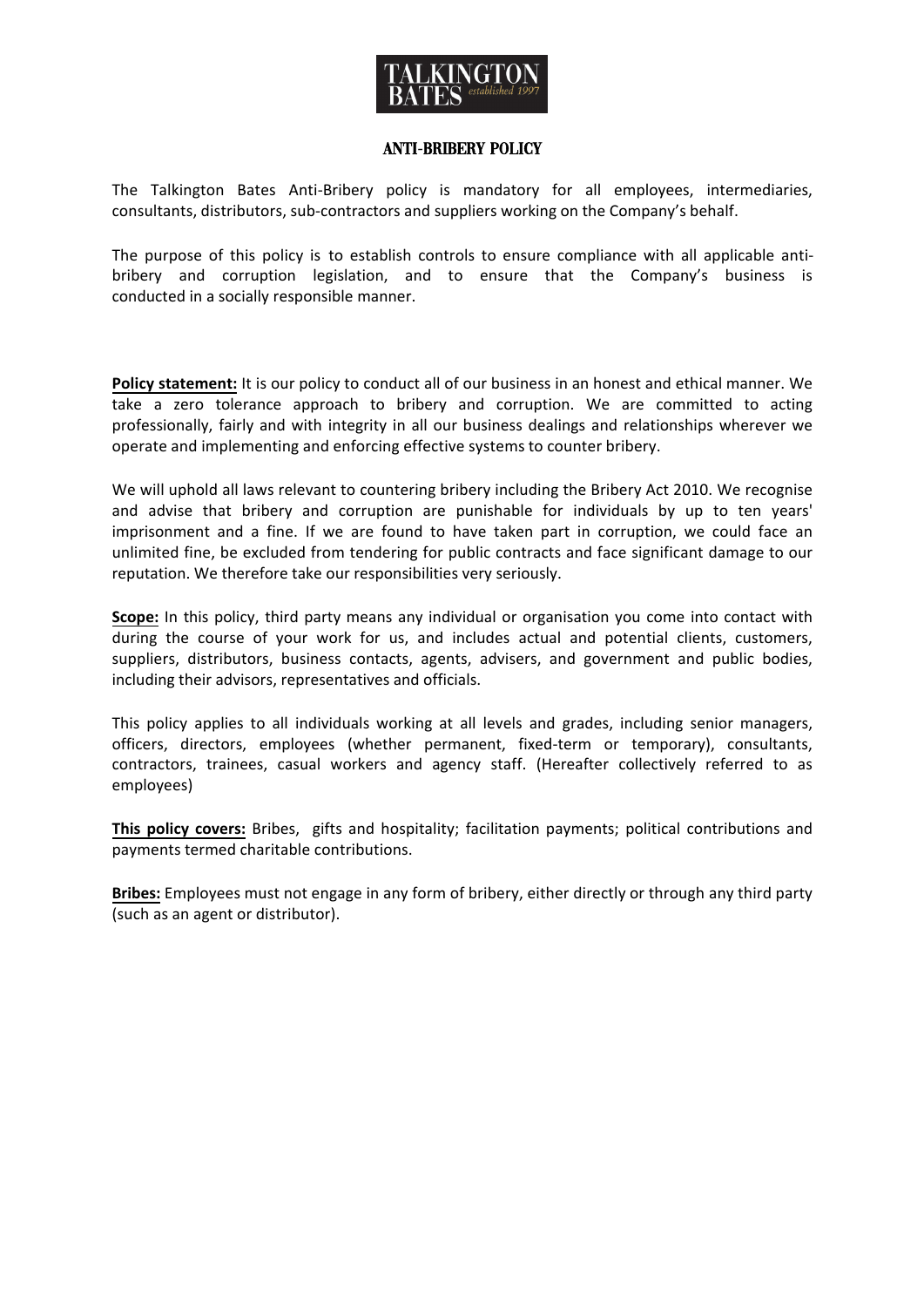

Gifts and hospitality: Employees must not offer or give any gift or hospitality· which could be regarded as illegal or improper, or which violates the recipient's own policies, or which might give the expectation that a return favour is expected or implied.

Employees may not accept any gift or hospitality from our business partners if it is in cash, or if in goods or hospitality could be regarded as illegal or improper, or there is any suggestion that a return favour will be expected or implied, unless approved in writing by the employee's manager. Where a manager's approval is required, if the manager is below Director level then approval must be sought from an appropriate Director.

We appreciate that the practice of giving business gifts varies between organisations and where a small gift is made to a department or office like boxes of chocolates they may be accepted. The intention behind the gift should always be considered. If it is not appropriate it must be declined and then declared to the employee's manager or director. Where a gift cannot be declined, then it must be declared to the employee's manager and donated to charity. A record of any such actions should be kept.

**Facilitation payments and kickbacks:** Facilitation payments are a form of bribery made for the purpose of expediting or facilitating the performance of an official for a routine action, and not to obtain or retain business or any improper business advantage. Facilitation payments tend to be demanded to obtain a service which one would normally be entitled to. Our strict policy is that facilitation payments must not be paid.

**Political Contributions:** We do not make donations, whether in cash or kind, in support of any political parties or candidates, as this can be perceived as an attempt to gain an improper business advantage.

**Charitable contributions:** Charitable support and donations are acceptable (and indeed are encouraged), whether of in-kind services, knowledge, time, or direct financial contributions. However, employees must be careful to ensure that charitable contributions are not used as a scheme to conceal bribery. We only make charitable donations that are legal and ethical. No donation must be offered or made in the name of the company or on the company's behalf without the prior approval of a Director.

All charitable contributions, particularly if made in the name of the company, should be publicly disclosed.

**Responsibilities:** Employees must ensure that they read, understand and comply with this policy. The prevention, detection and reporting of bribery and other forms of corruption are the responsibility of all those working for us or under our control. All employees are required to avoid any activity that might lead to, or suggest, a breach of this policy.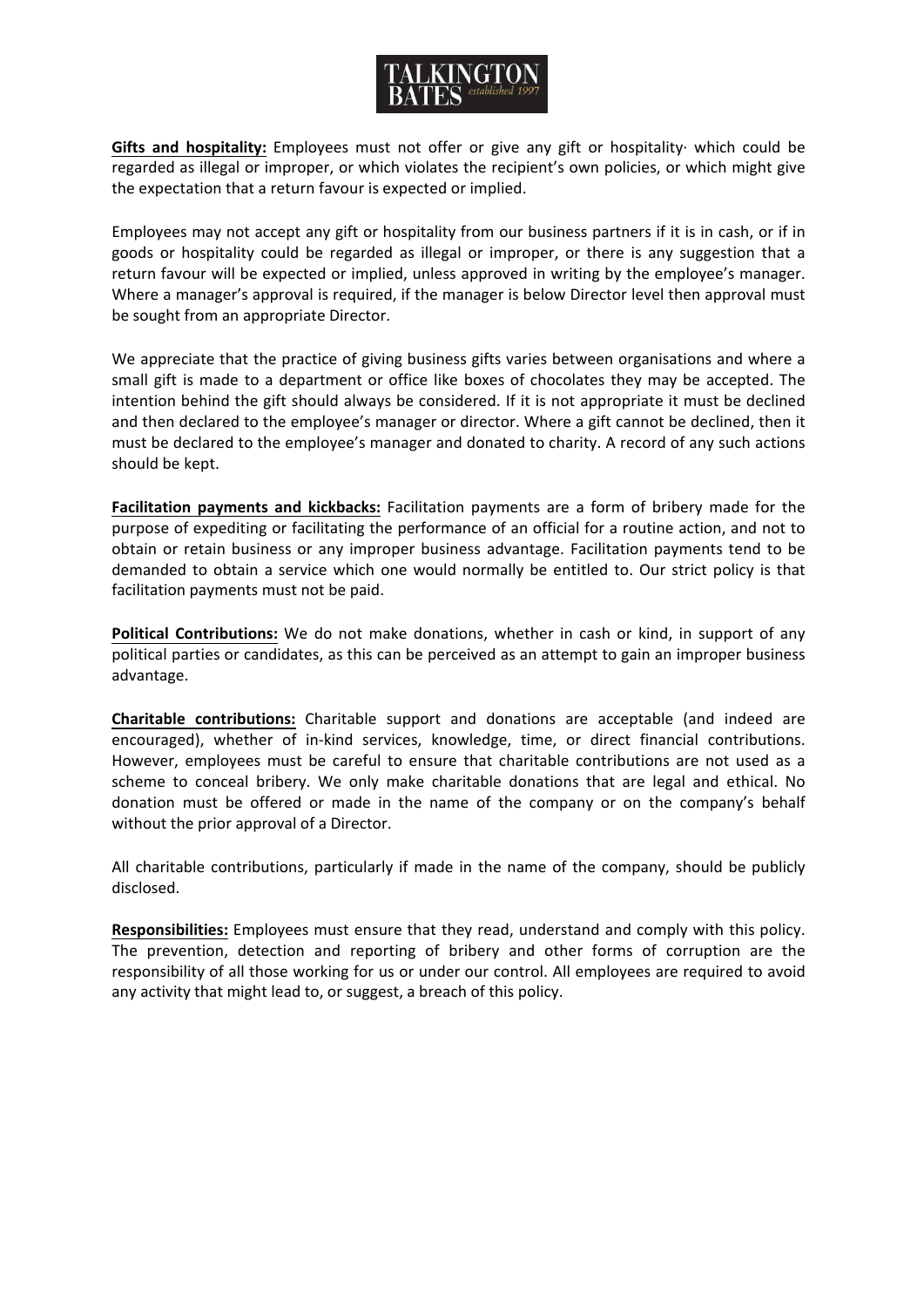You must notify your manager OR Operations Director as soon as possible if you believe or suspect that a conflict with or breach of this policy has occurred, or may occur in the future.

Any breach of this policy by any employee could be considered a disciplinary offence and as such they could face disciplinary action, which may result in action being taken for gross misconduct which could, if proven result in dismissal. We reserve our right to terminate our contractual relationship with other organisations if they breach this policy.

**Record-keeping:** We will keep financial records and have appropriate internal controls in place which will evidence the business reason for making payments to third parties.

Employees, who are approved, must declare and keep written records of all hospitality or gifts accepted or offered, which will be subject to managerial review. You must ensure all expenses claims relating to hospitality, gifts or expenses incurred to third parties are submitted in accordance with our expenses policy and specifically record the reason for the expenditure. All accounts, invoices, memoranda and other documents and records relating to dealings with third parties, such as clients, suppliers and business contacts, should be prepared and maintained with strict accuracy and completeness. No accounts must be kept "off-book" to facilitate or conceal improper payments.

**How to raise a concern:** You are encouraged to raise concerns about any issue or suspicion of malpractice at the earliest possible stage. If you are unsure whether a particular act constitutes bribery or corruption, or if you have any other queries or concerns, these should be raised with your line manager OR the Operations Director or through head office.

**What to do if you are a victim of attempted bribery or corruption:** It is important that you tell your line manager or Operations Director as soon as possible if you are offered a bribe by a third party, are asked to make one, suspect that this may happen in the future, or believe that you are a victim of another form of unlawful activity.

**Protection:** Employees who refuse to accept or offer a bribe, or those who raise concerns or report another's wrongdoing, are sometimes worried about possible repercussions. We aim to encourage openness and will support anyone who raises genuine concerns in good faith under this policy, even if they turn out to be mistaken.

We are committed to ensuring no one suffers any detrimental treatment as a result of refusing to take part in bribery or corruption, or because of reporting in good faith their suspicion that an actual or potential bribery or other corruption offence has taken place, or may take place in the future. Detrimental treatment includes dismissal, disciplinary action, threats or other unfavourable treatment connected with raising a concern.